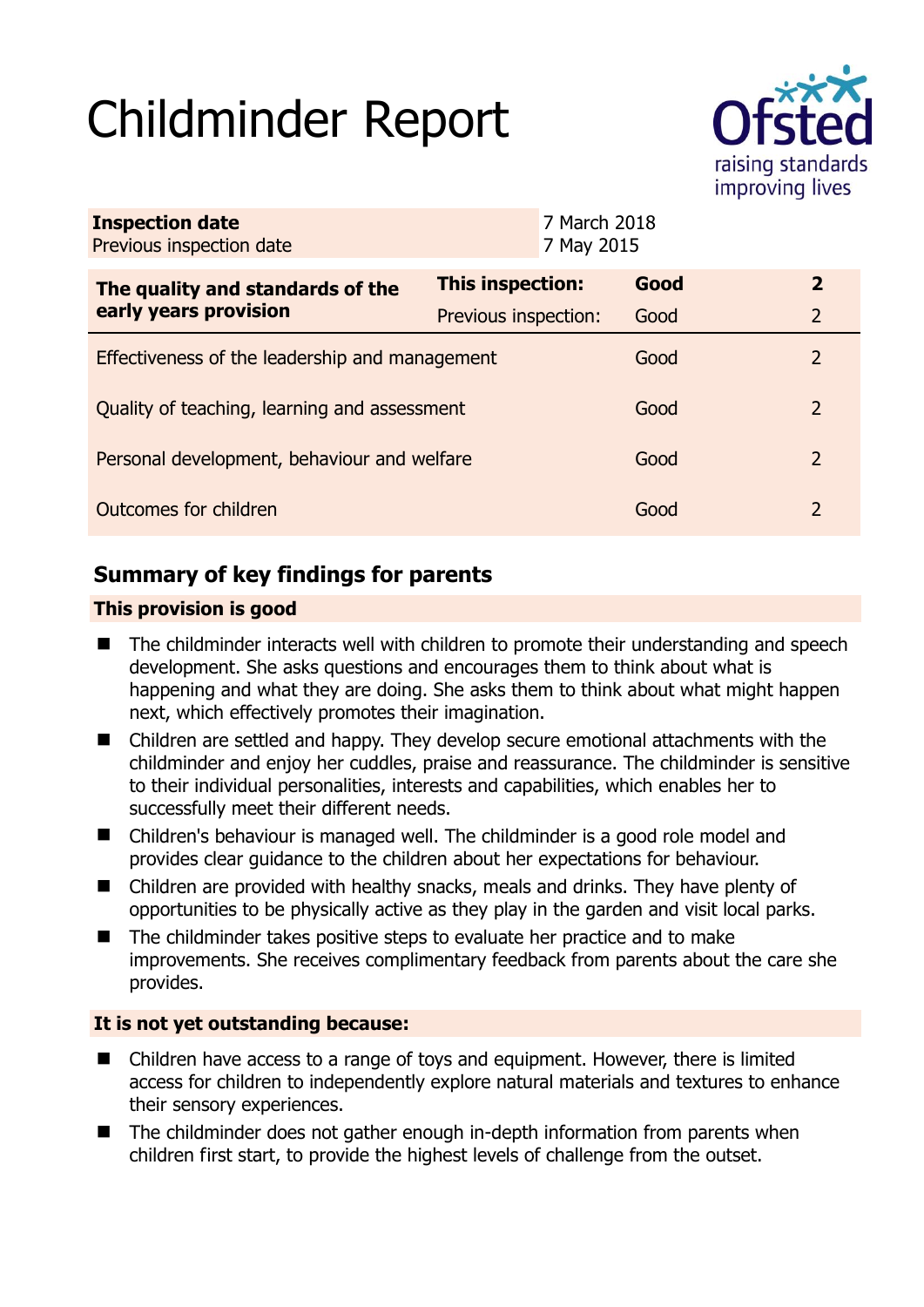## **What the setting needs to do to improve further**

#### **To further improve the quality of the early years provision the provider should:**

- give children more independent access to a variety of textures and natural resources to enhance their play experiences even further
- seek more in-depth information from parents about what children can already do on entry to the setting, to provide the highest levels of challenge from the outset.

### **Inspection activities**

- The inspector observed the quality of teaching during activities, and assessed the impact this has on children's learning.
- The inspector was given a tour of the areas of the home used for childminding purposes.
- The inspector looked at children's records, a sample of policies, and evidence of the suitability of the childminder and other adults in the household.
- The inspector completed a joint evaluation of an activity with the childminder.
- The inspector spoke with the childminder and children at appropriate times during the inspection.

**Inspector**  Lianne McElvaney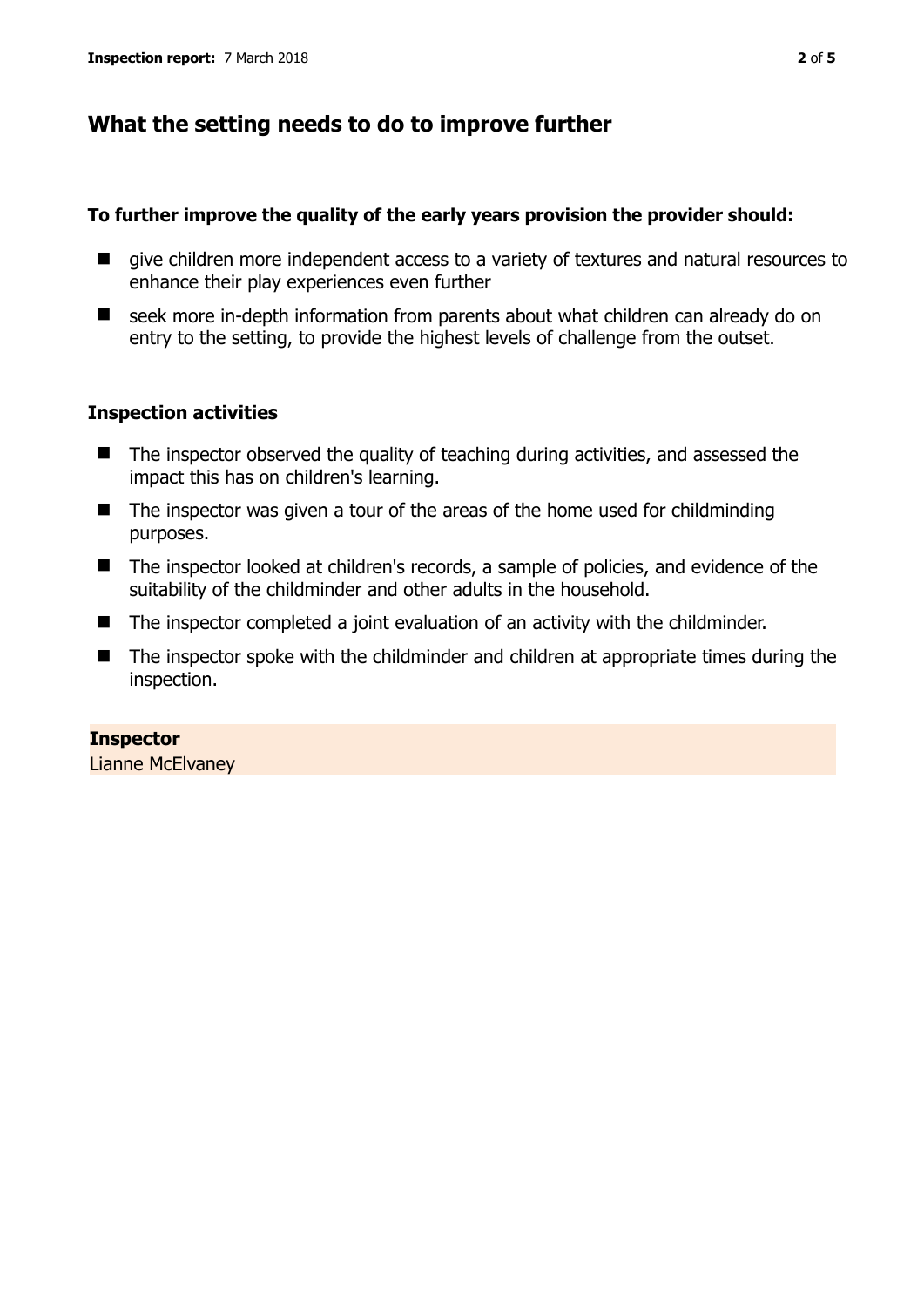## **Inspection findings**

#### **Effectiveness of the leadership and management is good**

Safeguarding is effective. Children are kept safe because the childminder understands how to protect them from harm and knows what action to take if she has concerns about their welfare. Risk assessments are well maintained and implemented to a high standard. This ensures children are exceptionally well cared for and kept safe from harm. The childminder is highly experienced. She attends all required training and holds a current first-aid qualification. She works closely with parents and children to evaluate the service she provides. The childminder regularly checks the progress children make. Any gaps in children's learning are quickly identified and addressed.

## **Quality of teaching, learning and assessment is good**

The childminder demonstrates a good understanding of how children learn. She uses her knowledge to challenge children's development through effective interaction and accurate assessment. The childminder sensitively joins in with children's play. She models new vocabulary and gives children time to practise using language. Children recall familiar sounds, such as those made by animals. She introduces new activities to broaden children's play experiences. Children are motivated to learn and demonstrate excellent imagination skills. They immerse themselves in various role-play activities and use available resources to develop their play further. For example, the childminder asks children why the doll is ill as they play together. She supports them to use bandages to make the doll better. The childminder adapts her practice well to meet the unique needs of all children. The childminder effectively supports parents with ideas about different ways they can continue their child's learning at home.

## **Personal development, behaviour and welfare are good**

The childminder intuitively understands when children need to eat, have time to rest or need reassurance. Positive attachments are in place and relationships are extremely warm. Children enjoy the enthusiasm of the childminder and giggle with delight as she joins in their play. The childminder sets children small tasks and consistently praises them. This builds children's self-esteem and confidence as their achievements are celebrated. Consequently, children's behaviour is good. Children are polite and helpful. They enjoy accessing resources and help to tidy them away. Opportunities for independence are entwined throughout the provision.

#### **Outcomes for children are good**

Children make good progress from their starting points. They are well prepared for their next stages in learning and gain the skills they will need in preparation for their move to school. They develop a good relationship with the childminder and they learn to value and respect the feelings and opinions of others at toddler groups. Children are confident and inquisitive learners who are eager to join in. They are supported to acquire self-care skills, such as feeding themselves.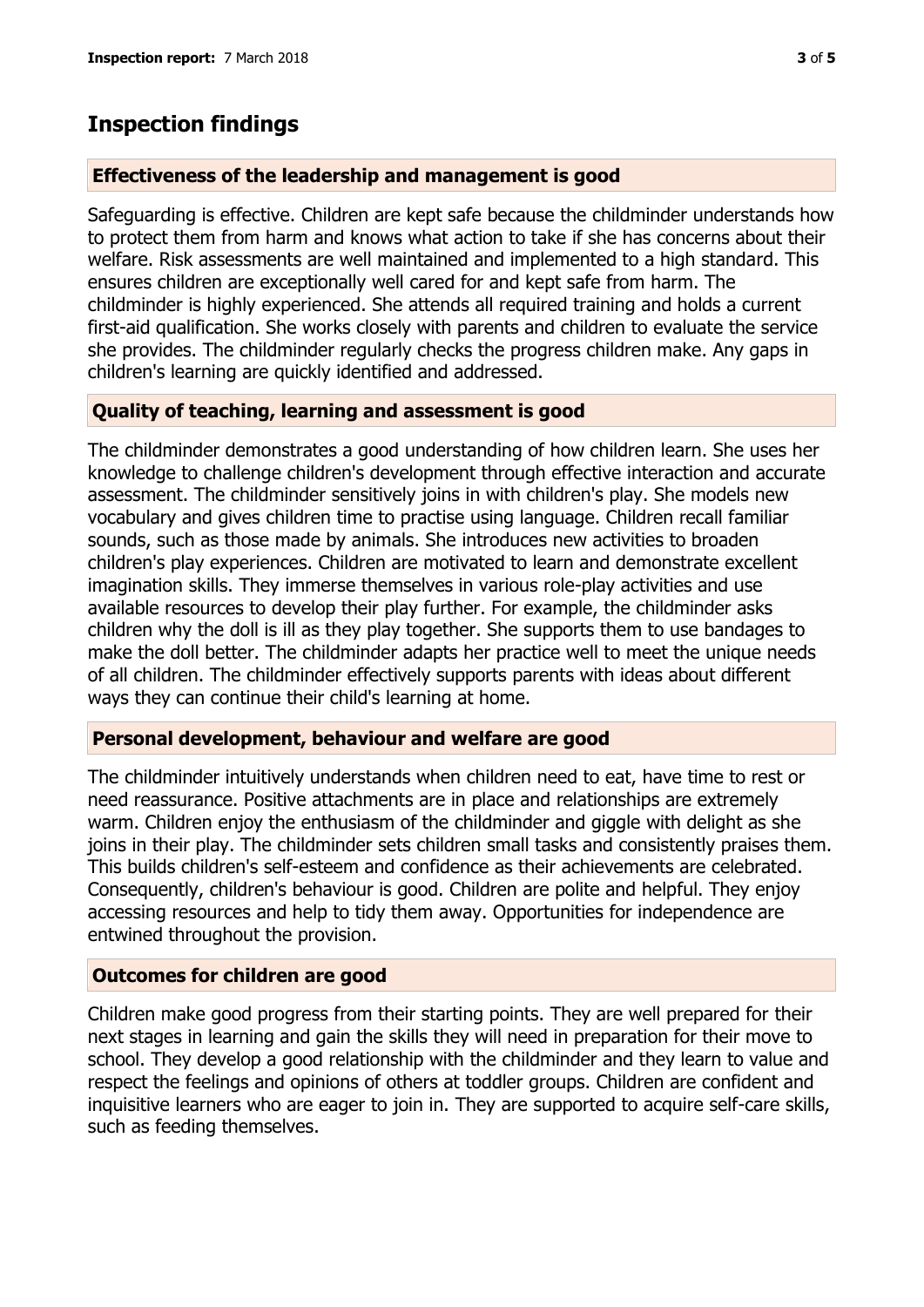## **Setting details**

| Unique reference number          | EY368434                                                                             |  |
|----------------------------------|--------------------------------------------------------------------------------------|--|
| <b>Local authority</b>           | <b>Waltham Forest</b>                                                                |  |
| <b>Inspection number</b>         | 1093321                                                                              |  |
| <b>Type of provision</b>         | Childminder                                                                          |  |
| Day care type                    | Childminder                                                                          |  |
| <b>Registers</b>                 | Early Years Register, Compulsory Childcare<br>Register, Voluntary Childcare Register |  |
| Age range of children            | $1 - 4$                                                                              |  |
| <b>Total number of places</b>    | 6                                                                                    |  |
| Number of children on roll       | 3                                                                                    |  |
| <b>Name of registered person</b> |                                                                                      |  |
| Date of previous inspection      | 7 May 2015                                                                           |  |
| <b>Telephone number</b>          |                                                                                      |  |

The childminder registered in 2008 and lives in the Walthamstow area in the London Borough of Waltham Forest. The childminder operates all year round, from 8am to 6pm on Monday to Thursday, except for bank holidays and family holidays.

This inspection was carried out by Ofsted under sections 49 and 50 of the Childcare Act 2006 on the quality and standards of provision that is registered on the Early Years Register. The registered person must ensure that this provision complies with the statutory framework for children's learning, development and care, known as the early years foundation stage.

Any complaints about the inspection or the report should be made following the procedures set out in the guidance 'Complaints procedure: raising concerns and making complaints about Ofsted', which is available from Ofsted's website: www.gov.uk/government/organisations/ofsted. If you would like Ofsted to send you a copy of the guidance, please telephone 0300 123 4234, or email enquiries@ofsted.gov.uk.